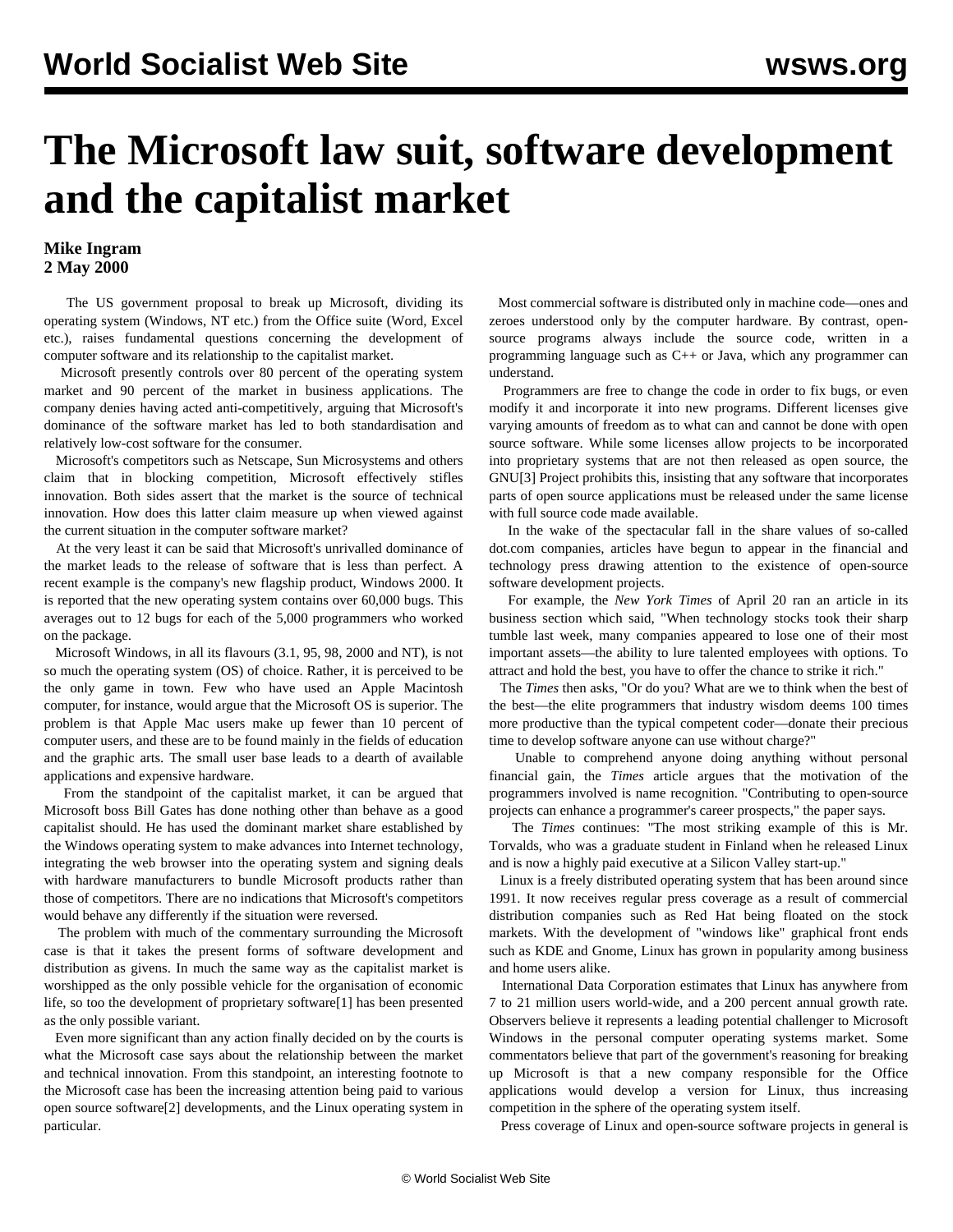invariably tainted with an air of astonishment, reporting this as a new and inexplicable development. An examination of the history of the development of computer technology reveals, however, that far from opensource development being a digression from the norm, it is the way in which most of the more significant technological advances were made.

 In the late 1960s and the 1970s it was common practice for programmers to share the products of their labour with no restrictions. At that time companies and individuals were more interested in the development of the technology as a whole than safeguarding "trade secrets".

 Not only academic institutions such as the Berkeley campus of the University of California and the Massachusetts Institute of Technology (MIT), but also commercial research centres such as Bell Labs and Xerox's Palo Alto Research Center (PARC) operated an open policy in which computer source code was freely exchanged between organisations.

 Many of the original ideas for the desktop computer popularised by Apple and Microsoft were first developed by scientists working at the PARC labs. These included the first desktop computer, the first commercial mouse, Ethernet networking technology and many other innovations.

 The early efforts in the 1970s focused on the development of an operating system that could run on multiple computer platforms. The most successful of these was the Unix operating system and the C language used for developing Unix applications. These were originally developed at AT&T's Bell Laboratories. The software was installed across institutions, being transferred either freely or for only a nominal charge. Sites where the software was installed made further innovations and these were in turn shared with others.

 The process of collaborative software development and the sharing of source code were greatly enhanced with the development of the Internet and, specifically, the creation of Usenet in 1979. Usenet was a computer network used to link together the Unix programming community. In 1979 there were just three Usenet sites, but by 1982 this had grown to over 400. The ability of programmers in both corporate and academic settings to rapidly share technologies led to huge technical advances.

 In these early years cooperation was of a highly informal character. There was, in fact, no real effort to delineate property rights or restrict the use of software until the early 1980s. With the rapid growth of the commercial use of computer systems, AT&T began laying claim to intellectual property rights relating to Unix, despite the fact that hundreds of programmers at other institutions had contributed to its development.

 Only with the advent of the personal computer as a mass consumer item in the early 1980s did the idea of closed proprietary systems come to be considered the corporate norm.

 As operating systems produced by Apple Macintosh and Microsoft began to establish a mass user base, a parallel development took place to maintain the open source structure for software development. In the form of the GNU Project and the Free Software Foundation established by Richard Stallman in 1982, this took on a directly political and ideological character.

 Stallman worked at the Artificial Intelligence Lab of MIT between 1971 and 1983. The AI lab used a timesharing operating system called ITS (the Incompatible Timesharing System) developed by the lab's staff programmers. Stallman explains that while the term "free software" was not yet invented, this is what the system was. "Whenever people from another university or a company wanted to port and use a program, we gladly let them. If you saw someone using an unfamiliar and interesting program, you could ask to see the source code, so that you could read it, change it, or cannibalise parts of it to make a new program," he says.

 In a paper entitled *The GNU Project*, Stallman writes, "The idea that the proprietary software social system—the system that says you are not allowed to share or change software—is antisocial, that it is unethical, that it is simply wrong may come as a surprise to some readers. But what else could we say about a system based on dividing the public and keeping users helpless? Readers who find the idea surprising may have taken [the] proprietary social system as given, or judged it on the terms suggested by the proprietary software businesses. Software publishers have worked long and hard to convince people that there is only one way to look at the issue."

 On the issue of software companies having "an unquestionable right to own software and thus have power over all its users", Stallman claims, somewhat naively, that the US Constitution and legal tradition reject this view. "Copyright is not a natural right, but an artificial governmentimposed monopoly that limits the users' natural right to copy," he writes. Stallman opposes the conception that "the only important thing about software is what jobs it allows you to do—that we computer users should not care what kind of society we are allowed to have."

 The GNU project progressed steadily over the next few years with volunteer programmers working on different parts of the system, making them ready to run with Unix. The only thing missing was the guts of the system, the kernel. In 1991 the GNU kernel that had been developed was abandoned in favour of another, the Linux kernel developed as a hobby by a young student, Linus Torvalds, at the University of Helsinki in Finland.

 The merger of the GNU project with Linux to produce GNU/Linux brought the work of these early volunteer programmers to fruition, and in so doing provided powerful evidence of the technical superiority of the open-source method of working.

 Taking the small Unix system Minix as his point of departure, Torvalds had developed a system that exceeded the Minix standards. His work began in 1991 when he released version 0.02. It progressed steadily until 1994 when version 1.0 of the Linux Kernel was released. The current version of the kernel is 2.3.

 Torvalds' kernel and the work of the GNU project came together to make a fully-fledged system free of the controls of proprietary software companies. Today there are dozens of commercially available distributions of Linux containing thousands of utilities and applications available for a fraction of the cost of either the Microsoft or Apple operating systems.

 Linux is arguably the most stable, widely supported, flexible and powerful operating system available today. It runs on a variety of computer hardware including Intel clones and Apple Macintosh computers. Distributions come complete with the free Apache web server, which is used on over 55 percent of public web sites on the Internet.

 The success of Linux lies precisely in its openness. Users of the operating system are themselves developers. If the software does not perform a function adequately, someone, somewhere will fix it. This fix will be made publicly available and incorporated speedily into the official release of the Linux Kernel. Even non-technical users can take advantage of the open-source system. There are literally thousands of discussion forums within the Internet where users can get answers to questions regarding the use of the operating system and possible errors that may occur.

 Contrast this with the attitude of Microsoft CEO Bill Gates. In an "open letter to Hobbyists" written in 1976 Gates regaled against amateur computer users or "hobbyists", accusing them of "theft":

 "One thing you do do is prevent good software from being written. Who can afford to do professional work for nothing? What hobbyist can put 3 man-years into programming, finding all bugs, documenting his product and distributing it for free? The fact is, no one besides us has invested a lot of money in hobby software ... but there is very little incentive to make this software available to hobbyists. Most directly, the thing you do is theft" (Published in the Homebrew Computer Club newsletter on February 3, 1976).

The issue of open source versus proprietary systems goes beyond that of